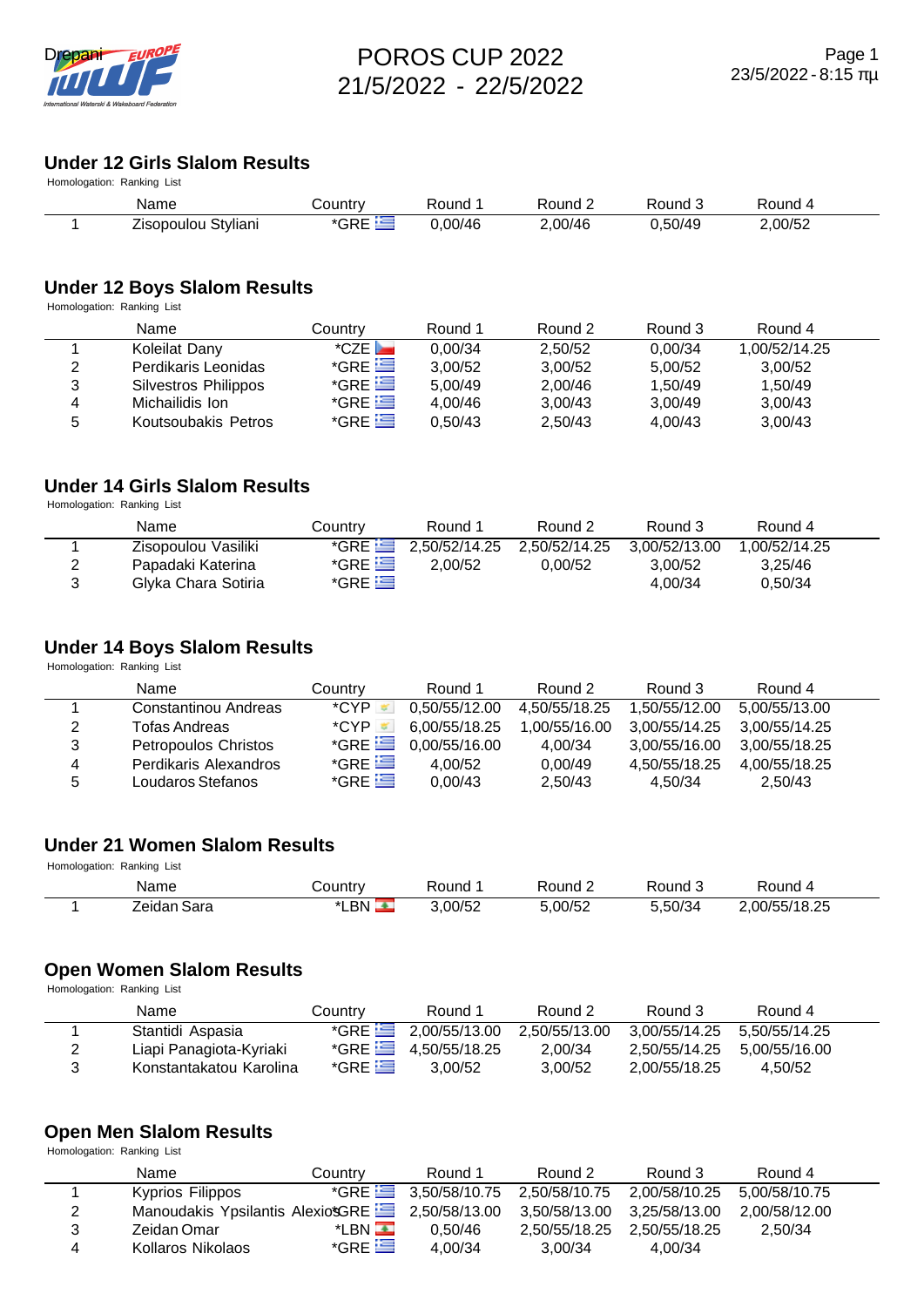

# **Over 35 Women Slalom Results**

| Homologation: Ranking List |                 |         |                    |         |         |         |  |  |  |  |
|----------------------------|-----------------|---------|--------------------|---------|---------|---------|--|--|--|--|
|                            | Name            | Country | Round <sup>.</sup> | Round 2 | Round 5 | Round 4 |  |  |  |  |
|                            | Nikolakaki Roza | *GRE    | .00/49             | 3.50/34 | .50/46  | 5,00/46 |  |  |  |  |

#### **Over 35 Men Slalom Results**

Homologation: Ranking List

| Name              | こountry | Round | Round $\sim$ | Round 3 | Round 4       |  |
|-------------------|---------|-------|--------------|---------|---------------|--|
| Kosmas Panagiotis | 'GRE    |       | .00/55/13.00 |         | 2,50/55/12.00 |  |

#### **Over 45 Women Slalom Results**

Homologation: Ranking List

|   | Name            | Country | Round 1 | Round 2                                   | Round 3       | Round 4       |  |
|---|-----------------|---------|---------|-------------------------------------------|---------------|---------------|--|
|   | Conti Marianna  |         |         | *GRE $\equiv$ 4,50/52/14.25 3,50/52/13.00 | 4.00/52/14.25 | 2.00/52/14.25 |  |
| - | Karavouli Niovi | $*$ GRE | .00/34  | 4.50/34                                   | 0.50/49       | 3.00/49       |  |

# **Over 45 Men Slalom Results**

Homologation: Ranking List

|    | Name                        | Country                | Round 1       | Round 2       | Round 3       | Round 4                                     |
|----|-----------------------------|------------------------|---------------|---------------|---------------|---------------------------------------------|
|    | Alexander Robbie            | *RSA                   | 2,50/55/11.25 | 1,50/55/11.25 | 2,00/55/11.25 | 3,00/55/11.25<br>(Tie break: 1,50/55/10.75) |
| 2  | Zervopoulos Spyridon Rikos  | $*$ GRE $\equiv$       | 2,50/55/13.00 | 3,00/55/11.25 |               | 5,00/55/12.00<br>(Tie break: 3,25/55/11.25) |
| 3  | <b>Frantzis Dimitris</b>    | $*$ GRE $\equiv$       | 1,00/55/13.00 | 2,00/55/11.25 | 2,50/55/12.00 |                                             |
| 4  | Nemeth Gabor                | $*$ HUN $\blacksquare$ | 1,00/34       | 1,00/55/11.25 | 5.00/34       | 1,00/55/11.25                               |
| 5  | Vassilakis George           | $*$ GRE $\equiv$       | 0,50/34       | 4,00/55/12.00 | 3,50/34       | 4,00/55/12.00                               |
| 6  | Vourdachas George           | $*$ GRE $\equiv$       | 3,50/55/13.00 | 3,00/55/12.00 | 3,00/55/12.00 | 4,00/55/12.00                               |
| 7  | Palandjian Onic             | $*$ GRE $\equiv$       |               | 2,00/55/13.00 | 0,00/52       | 1,50/55/13.00                               |
| 8  | <b>Thanopoulos Georgios</b> | $*$ GRE $\equiv$       | 4,00/34       | 2,50/55/18.25 | 3,50/34       | 4.00/34                                     |
| 9  | <b>Thanopoulos Pantelis</b> | $*$ GRE $\equiv$       |               | 3.50/34       | 3,00/52       | 2,00/55/18.25                               |
| 10 | Gorgias Alexandros          | $*$ GRE $\equiv$       |               | 1,50/55/18.25 | 4,00/34       | 3,00/34                                     |

# **Over 55 Women Slalom Results**

Homologation: Ranking List

| Name                 | Country          | Round 1 | Round 2                                                                   | Round 3 | Round 4       |  |
|----------------------|------------------|---------|---------------------------------------------------------------------------|---------|---------------|--|
| <b>Winter Hilary</b> |                  |         | $\overline{GBR}$ $\overline{H}$ 1,00/52/14.25 2,00/52/12.00 3,50/52/13.00 |         | 4.00/52/13.00 |  |
| Diktaki Christina    | $*$ GRE $\equiv$ | 5.50/34 | 3.50/52/16.00                                                             |         |               |  |

#### **Over 55 Men Slalom Results**

Homologation: Ranking List

|   | Name                           | Country                | Round 1       | Round 2       | Round 3       | Round 4       |  |
|---|--------------------------------|------------------------|---------------|---------------|---------------|---------------|--|
|   | <b>Kyprios Sotiris</b>         | $*$ GRE $\equiv$       | 3,00/55/12.00 | 5,50/55/12.00 | 2,50/55/11.25 | 1,50/55/11.25 |  |
| 2 | <b>Schulze Frank</b>           | $*$ AUT $\blacksquare$ | 2.00/34       | 2,00/55/11.25 | 2,00/55/11.25 | 2,50/55/12.00 |  |
| 3 | Kampanis Andreas               | $*$ GRE $\equiv$       | 5,00/34       | 1,50/55/13.00 | 2,00/55/12.00 | 3.50/34       |  |
| 4 | Keusseoglou Aleco              | $*$ MON $\blacksquare$ | 2,50/34       | 0,50/55/14.25 | 0,50/55/12.00 | 4.00/34       |  |
| 5 | <b>Tranos Karalis Spiridon</b> | $*$ GRE $\equiv$       | 0,50/34       | 4,00/55/14.25 | 1.50/34       | 4,50/55/18.25 |  |
| 6 | <b>Constantinou Stelios</b>    | $^{\star}$ CYP         | 2,00/34       | 3,00/34       | 5,00/34       | 2,50/55/18.25 |  |
|   | Lekanidis Stefanos             | $*$ GRE $\equiv$       | 4,00/34       | 1.50/52       | 4,00/52       |               |  |
| 8 | Utudjian Ara                   | $*$ GRE $\equiv$       | 2,00/34       | 2,00/52       | 2,50/52       | 5,00/34       |  |